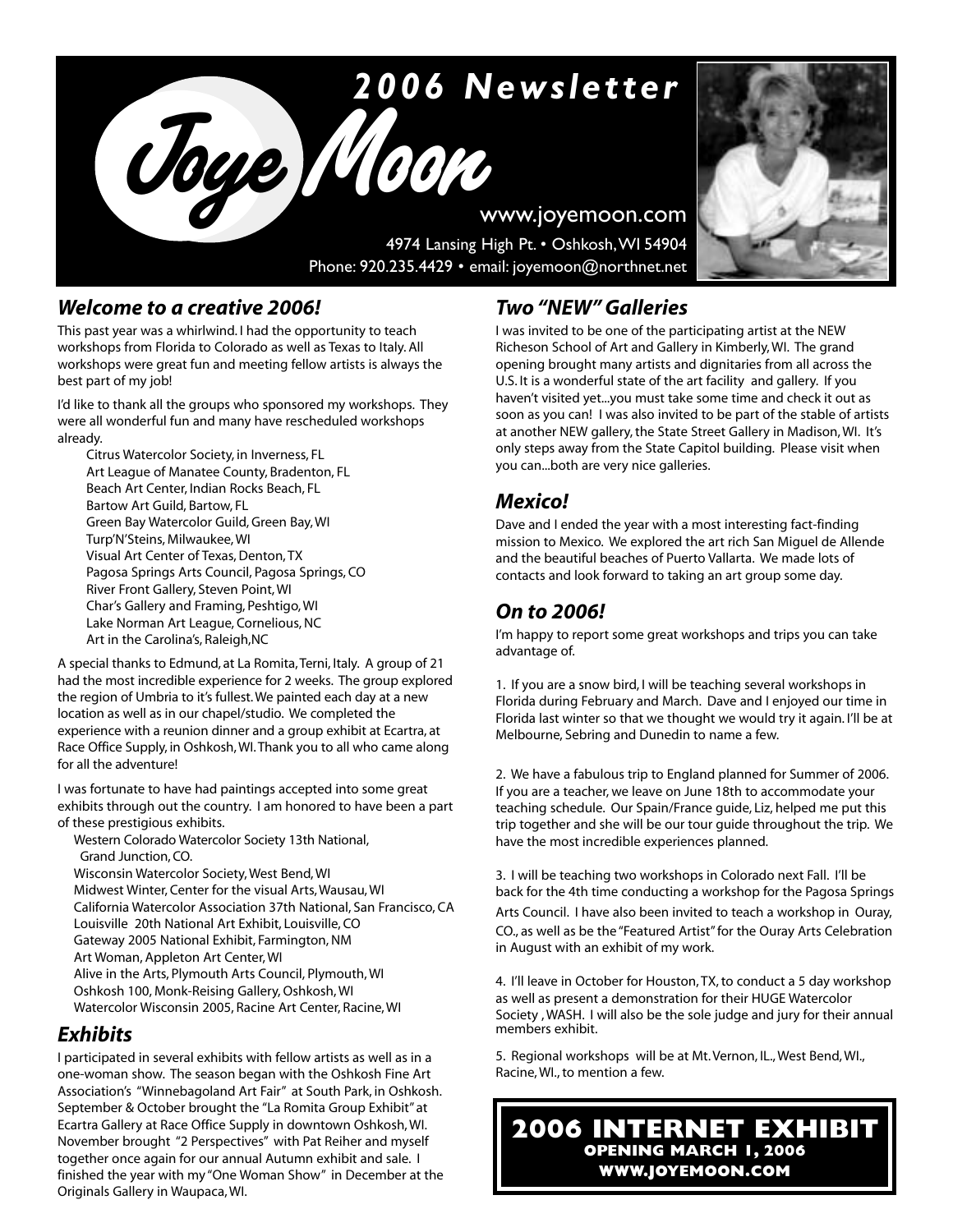# *Exhibits 2006*

I have been invited to be the sole juror for the annual "Winters Garden" Botanical Exhibit as well as be the featured artists at the Riverfront Gallery in Stevens Point, WI., January 13 - February 26, 2006.

Mother/Daughter Art Exhibit, State Street Gallery, Madison, WI. June 3 - 30. Opening reception June 3

I will exhibit at the OFAA's Winnebagoland Art Fair at South Park, Oshkosh,WI., on June 11, 2006. Please stop by to say HI!

I have been invited to be the 2006 Featured Artist at the Ouray Cultural Days in Ouray, CO. This will be a brief One Woman Exhibit at one of the premiere galleries in Ouray and a 2 day watercolor workshop for the Weehawken Creative Arts Group.

"Two Perspectives" Exhibit with Pat Reiher is planned for Nov.17,18 & 19, 2006. The location will be determined later and local people will receive an invitation to this event.

I will also open my 3rd INTERNET EXHIBIT! Please check my website to view new work. There will be a variety of art work from watercolor paintings to collage work. www.joyemoon.com

ONE WOMAN SHOW April 1-30 Richeson Gallery, Kimberly, WI Opening reception April 23 - 1:00 - 3:00 p.m.

Wisconsin's Watercolor Society Spring Exhibit. April 10-May18. Richeson School of Art & Gallery, Kimberly, WI. Opening reception, April 23, 1:00 - 3:00.

### *2006 Calendar at a Glance*

**Feb. 22-24** - Highlands Art League, Sebring, FL., Contact Patti @ 863-385-5312 **Feb. 28** - Anna Maria Island Art League, Holmes Beach, FL., Contact Ginger @ 941-778-2099 **March 2-3** - Creative Arts Guild, Studio 1212, Clearwater, FL., contact Mary @ 727- 458-8120 **March 11-14** - Brevard Watercolor Society, Melbourne, FL., Contact Witha @ 321-259-3635 **April 1-2** - West Bend Art Museum, West Bend, WI., Contact Deb @ 262-334-9638 **April 13,20 - May 4,11** - Richeson School of Art, Kimberly, WI., Contact Terry @ 800-233-2404 **April 28-30** - Cedarhurst Art Center, Mt. Vernon, IL., Contact Linda @ 618-242-1236 **May 4** - Lomira/Theresa Artist In Residence Program. Workshop for Area Public Schools. **May 16-19** - Wustum Art Museum, Racine, WI., Contact Susie @ 262-636-9177 **June 11** - Winnebagoland Art Fair, South Park, Oshkosh, WI. J**une 18-July 2 or 5th** - English Countryside & London. Contact Joye **Aug. 29-30** - Weehawken Creative Arts, Ouray, CO., Contact 970-325-4005. **Sept. 5-8** - Pagosa Springs Arts Council, Pagosa Springs, CO., Contact PSAC @ 970-264-5020 **Sept. 9** - Salida Art Association, Demonstration, Salida, CO. **Oct. 7-13** - Watercolor Society of Houston , WASH, Houston, TX., Contact Martin @ 713 942-9966 **Nov.17,18 & 19** - Two Perspectives Exhibit and Sale, Recent work by Joye Moon and Pat Reiher, Oshkosh, WI *2007 Workshops* **May** - Ghost Ranch -Pending **Sept. 2-9** - Acadia Workshop Center, Southwest Harbor, ME., Contact Gail @ 800-248-9250

**Sept. 24-28**, Cheap Joe's Artist Workshops. Boone, NC Contact Edwina @ 800-227-2788 ext.1123. **Page 2**

# *Oshkosh Full Day Workshops*

**Oshkosh Watercolor Workshop 2006 with Joye Moon St. Paul's United Church of Christ 9:00 - 4:00**

**Fee - \$40 per class** {pre-sign up is required} Contact Joye at 920-235-4429 or joyemoon@northnet.net

I will conduct 12 watercolor workshops in Oshkosh. Each class meets at St. Paul's United Church of Christ at the corner of HWY. 21 and Leonard Point Rd., just west of Oshkosh. Arrive at 8:45 to 9:00 to set up. I will begin promptly at 9:30! Breakfast will be provided but bring a lunch. We will conclude each class with a gentle yet informative critique and leave by 4:00 to 4:30.

NEW SATURDAY CLASSES! I have scheduled two classes per month. I will present the same projects on a Saturday and the following Tuesday. I hope the working artists will take advantage of the Saturday classes and the non-workers can still join me during the week.

I hope you will join one or all of these workshops. We have a wonderful location...no stairs to climb and great lighting! I've been using this location for several years and find it most inviting for an art class.

**Jan. 17 and 21** - Creative Landscape. Please bring your own landscape photo reference and your standard watercolor supplies. New techniques will be presented.

**Feb. 7 and 11** - YUPO Class. You may not need any photo reference for this class. Bring your standard watercolor supplies PLUS several sheets of YUPO paper. This can be bought at Race Office Supply on Main St. in Oshkosh, WI. New techniques will be presented.

**April 18 and 22** - Open Studio. This Open Studio is quite popular! Please bring a painting you have started or want to get started. I will be helping you on your own project you are interested in. Subject........the sky is the limit! It's up to you!

**May 23 and 27** - Realistic Landscape. Please bring your own floral photo reference and your standard watercolor supplies. New techniques will be presented. Location at MY HOUSE! 4974 Lansing High Point, Oshkosh. We will use the Church as a back up in case of bad weather!

**Sept. 19 and 23** - Drawing Class! Mountains, Rivers, Trees and Sky! Please bring your own photo reference and several drawing utensils such as colored pencils, conte crayons, pencils and archival ink pens. Please NO pastels! New techniques will be presented.

**Oct. 17 and 21** - Open Studio. Please bring in your half done paintings or begin a new one. Today is your day to work on the projects you are interested in. I will facilitate your painting process with a group critique of your work before we begin and conclude with a final critique to see the amazing results!

**SIGNING UP IN ADVANCE IS NECESSARY! THE CLASS WILL BE CANCELLED IF LESS THAN 8 PEOPLE SIGN UP. IF YOU DON'T SIGN UP YOU WON'T GET A PHONE CALL NOTIFYING YOU OF THE CANCELLATION. PAYING IN ADVANCE SECURES YOUR SPOT IN CLASS.**

| Zip                |
|--------------------|
|                    |
|                    |
| Amount enclosed \$ |
|                    |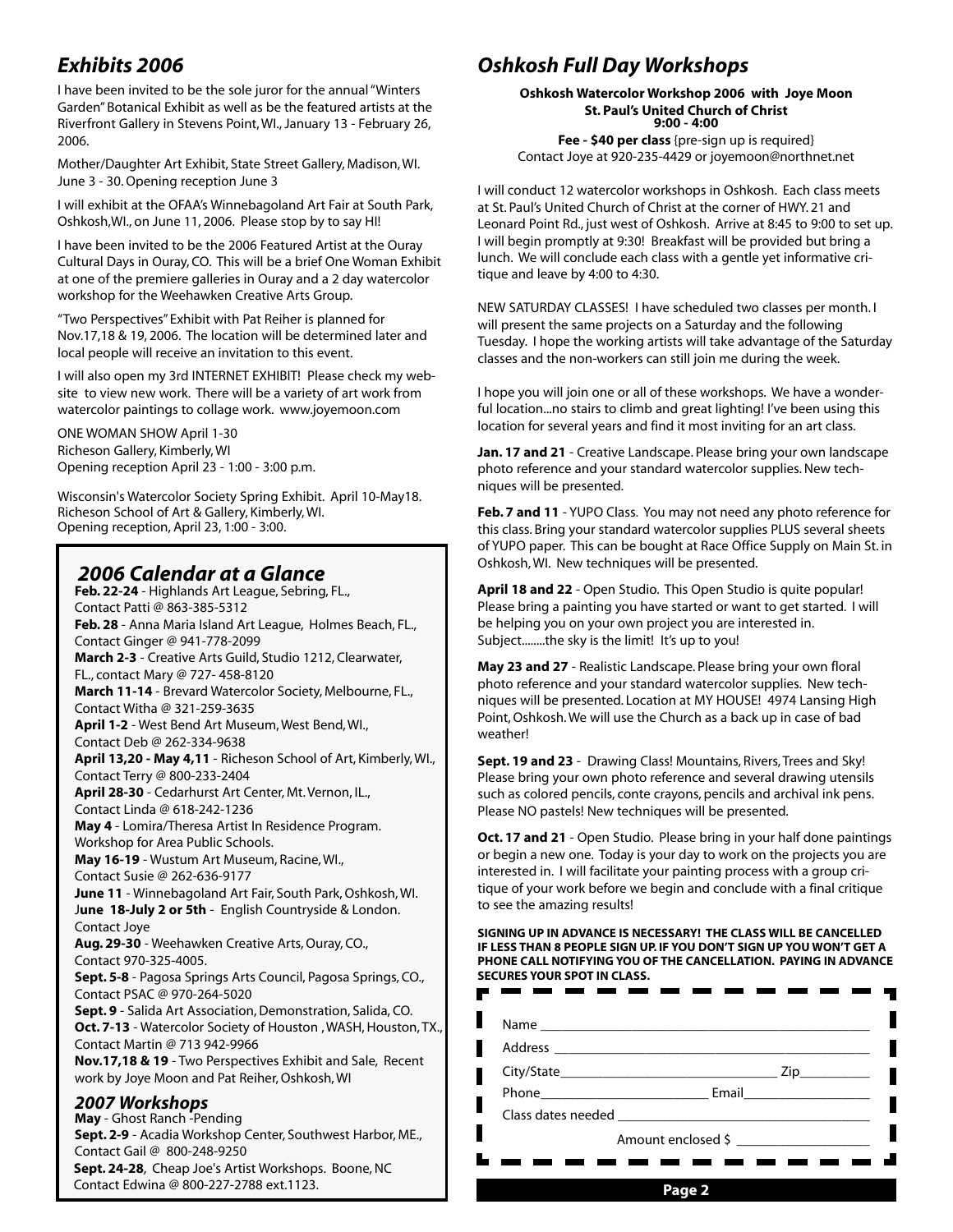

## **Joye Moon Signature Brush Set**

The Dynasty Brush Co. of New York, has produced a five brush set that fits the needs of most watercolorists. I'm very impressed with this company and the endurance and quality of these brushes. The set includes a 1" wash brush, 2" aquarell brush, a fan brush and #6 and #8 round brushes

Retails for \$63.00 **Joye's Price: \$53.00**

**Prints**

# **"California Coast"**

A NEW giclee print. I'm very happy with the printing accuracy that was achieved in Florida. This company also produced the "Lady of the Lake" print which was perfect! Size 7" x 11" Framed, \$175.00 Matted \$75.00



**"Lady of the Lake"** Size 20" x 28" \$300.00 plus tax Size 15" x 20" \$125.00 plus tax

**"Waterlilies"** Size 10 x 14" \$75.00 plus tax

## **Other Giclee prints available:**







**"French Country"** Size 10-1/2" x 14" **Sale \$95.00**



# **Note Cards**

I have recently chosen five illustrations done in my sketchbook for these black and white cards. One is a trumpet moon flower that was at the entrance of Renoir's home in the south of France. the second is a sketch of a chateau in the Burgundy Region in France. The third depicts a fishing boat along the Mediterranean. The fourth illustrates gondolas along the Grand Canal in Venice, Italy. And the last card is a scene outside Rockland, Maine. Two of each card is accompanied by a silver foil lined envelope and held together with a sheer decorative silver ribbon.

**\$10.99** per package, plus shipping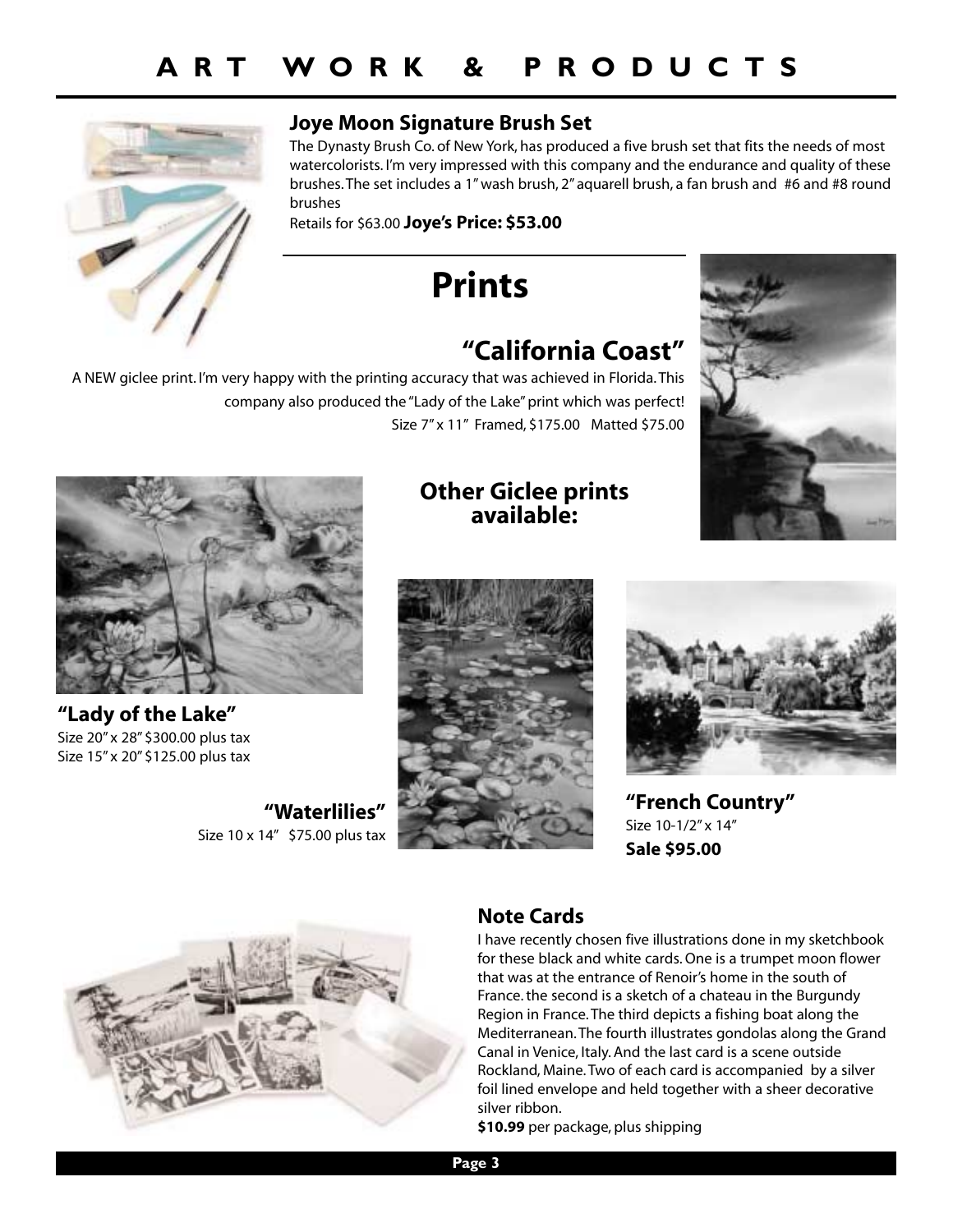# **MORE PRODUCTS**



### **Full Color Cards**

Each package contains 10 note cards with ten envelopes. The cards are 5" x 7" and there are six different images in each package.

**\$10.99** per package, plus shipping.

# **TWO NEW GALLERIES!**

### **\*The Richeson School of Art and Gallery Kimberly, WI 800-233-2404**

This is an amazing space with incredible art work from the private collection of Jack Richeson. It is located at 557 Marcella St., just east of Appleton, in Kimberly, WI. In addition, there are national and regional artists represented. The Art School offers a wonderful state of the art studio space. Many national artists will be teaching workshops throughout the year. I was honored to be asked to be part of the exhibition gallery as well as one of the instructors. www.RichesonSchoolOfArt.com

Since I am the Chairman of Exhibitions for the Wisconsin Watercolor Society, I have coordinated the WWS Spring Members Exhibit with the Richeson Gallery. The dates for the show are April 10-May 18, 2006. Opening Reception, April 23, 1:00-3:00

## **\*The State Street Gallery Madison, WI 920-251-2052**

Anthony Dallmann Jones opened his NEW gallery two doors away from the Wisconsin State Capitol Building. The address is 109 State St., Madison, WI. A great location and a diverse group of artists exhibiting contemporary work. Stop by to enjoy the wonderful atmosphere and great art work! www.StateStreetGallery.com

### **June 3 -30, 2006 Opening Reception, June 3rd.**

Two Mother / Daughter teams will be exhibiting their artwork. I will team up with my daughter, Rachel, who will be exhibiting a variety of 2 dimensional work, ranging from drawings and mixed medium paintings. Kris Hansen, from Fond du Lac will exhibit with her mother from Idaho. This should prove to be quite an interesting show!

# **Coventry Glass and Gallery - Appleton,WI 920-739-5762**

In Appleton, there is Coventry Glass at 517 W. College Ave. Linda Muldoon is the owner and displays a wide variety of area artists. Linda is a wonderful glass artist herself and offers glass, pottery and jewelry as well as two dimensional work that is very unique and will captivate any artistic interest. The gallery is located just west of the new Fox Valley Performing Arts Center.

# **Originals, etc. Gallery and Studio-Waupaca, WI 715-256-9559**

I have just been invited to be one of the exhibiting artists at Originals, etc. Gallery and Studio. It is located at 204 N. Main St. David De Bolt is the owner and you will be delighted by the variety of art work he carries from established regional artists. www.originalsetc.com

> *Remember the gallery on my website at www.joyemoon.com*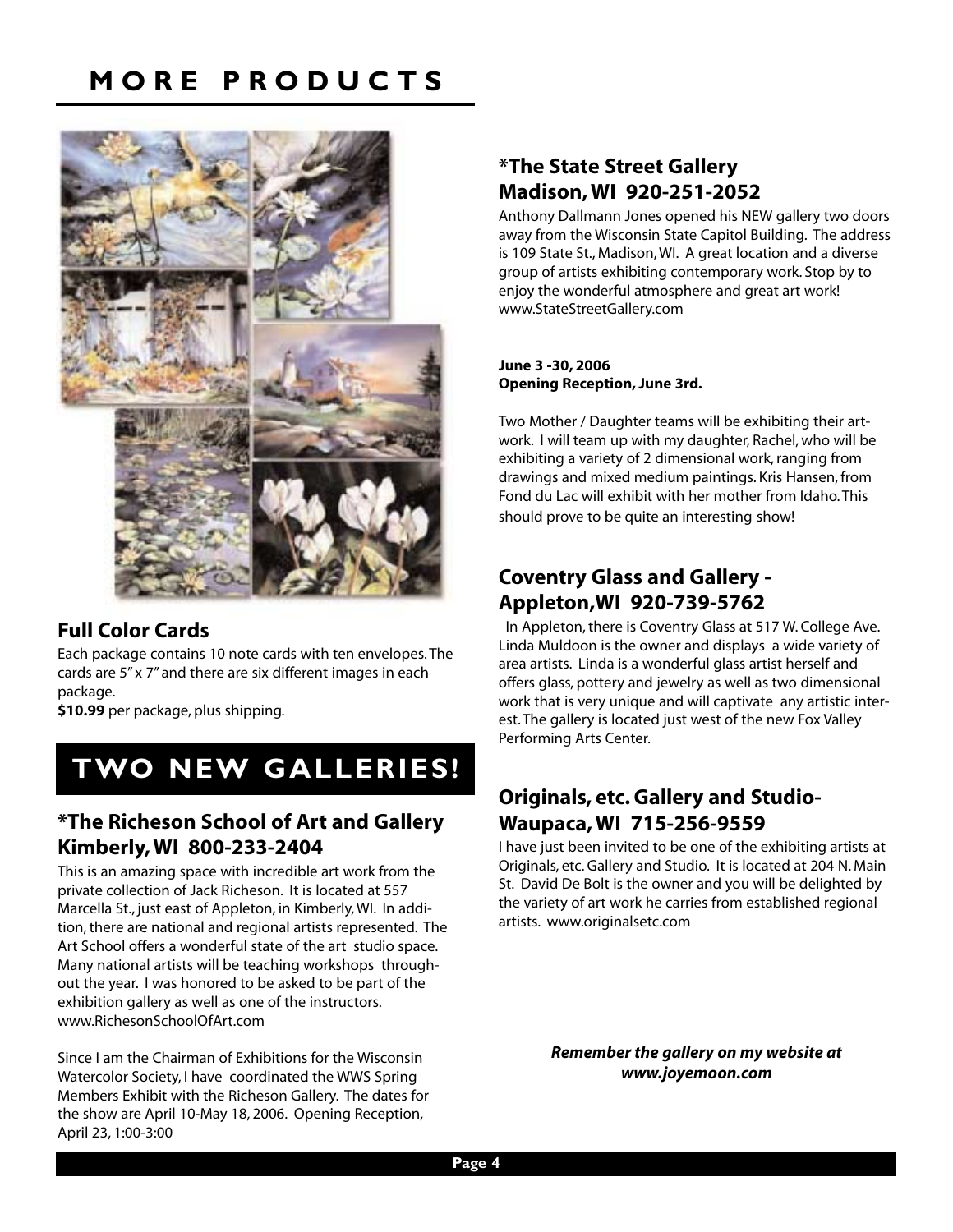

## *NEW GICLEE PRINT*

I have produced another giclee print that I'm really excited about. The title is "Yellow Lotus". It was printed by a wonderful printer, Acorn Studio, in Florida. They matched the original painting exactly and I'm very pleased with the quality of the watercolor paper it is printed on. Image size: 9x13.5.

**Matted Price \$95.00 plus tax and shipping.**

*BOOKS "Splash 8, Watercolor Discoveries".* Published by North Light Books

This beautiful watercolor book explores a huge variety of subject matter and painting styles. The featured artists share with you the discoveries that they made while working on these paintings. **Price \$32.95 plus shipping.**





*"How Did They Do That? 100 Ways to Paint Flowers and Gardens"* Published by International Artist

This book features 100 paintings exploring flowers and gardens. Each approach is different and the artists share with the readers technical information such as their color and paper choices as well as what motivated them to complete the painting the way they did. **Price \$24.99 plus shipping.**



*SPECIAL PRESENTATIONS:* Art Lecture for "Leisure Hour" Oshkosh, WI June 6, 2:00 Artist in Residence, Lomira/Theresa Public Schools, May 4, 8:00-3:30 Demonstration for the Salida Art Guild in Salida, CO.,

Sept. 9th afternoon.

### *Stephen Quiller Watercolor Paint*

I'll be introducing the Stephen Quiller Watercolor Paint into my palette. This paint is magnificent and I feel you will enjoy the response your art work will get by using this paint. It's manufactured in Europe with the highest level of attention. Steve is overseeing the production so each color performs to his specifications. Try a few tubes to get started... you'll be hooked for sure!

#### **"The Perfect 12"**

| Cadmium Yellow [light] \$14.00 |  |
|--------------------------------|--|
| Cadmium Orange \$14.00         |  |
| Vermillion \$14.00             |  |
| Cadmium Red [medium] \$14.00   |  |
| Quinacridone Rose \$12.00      |  |
| Manganese Violet \$14.00       |  |
| Ultramarine Violet \$12.00     |  |
| Ultramarine Blue \$12.00       |  |
| Richeson Blue \$12.00          |  |
| Turquoise Green \$12.00        |  |
|                                |  |

| Emerald [viridian] \$12.00          |  |
|-------------------------------------|--|
| Perm. Green Light not available yet |  |

### **Extended Palette**

| Naples Yellow \$10.00  |  |
|------------------------|--|
| Cobalt Violet \$14.00  |  |
| Cobalt Blue \$14.00    |  |
| Cerulean Blue \$14.00  |  |
| Hooker's Green \$12.00 |  |
| Burnt Sienna \$10.00   |  |
| Magenta \$10.00        |  |
|                        |  |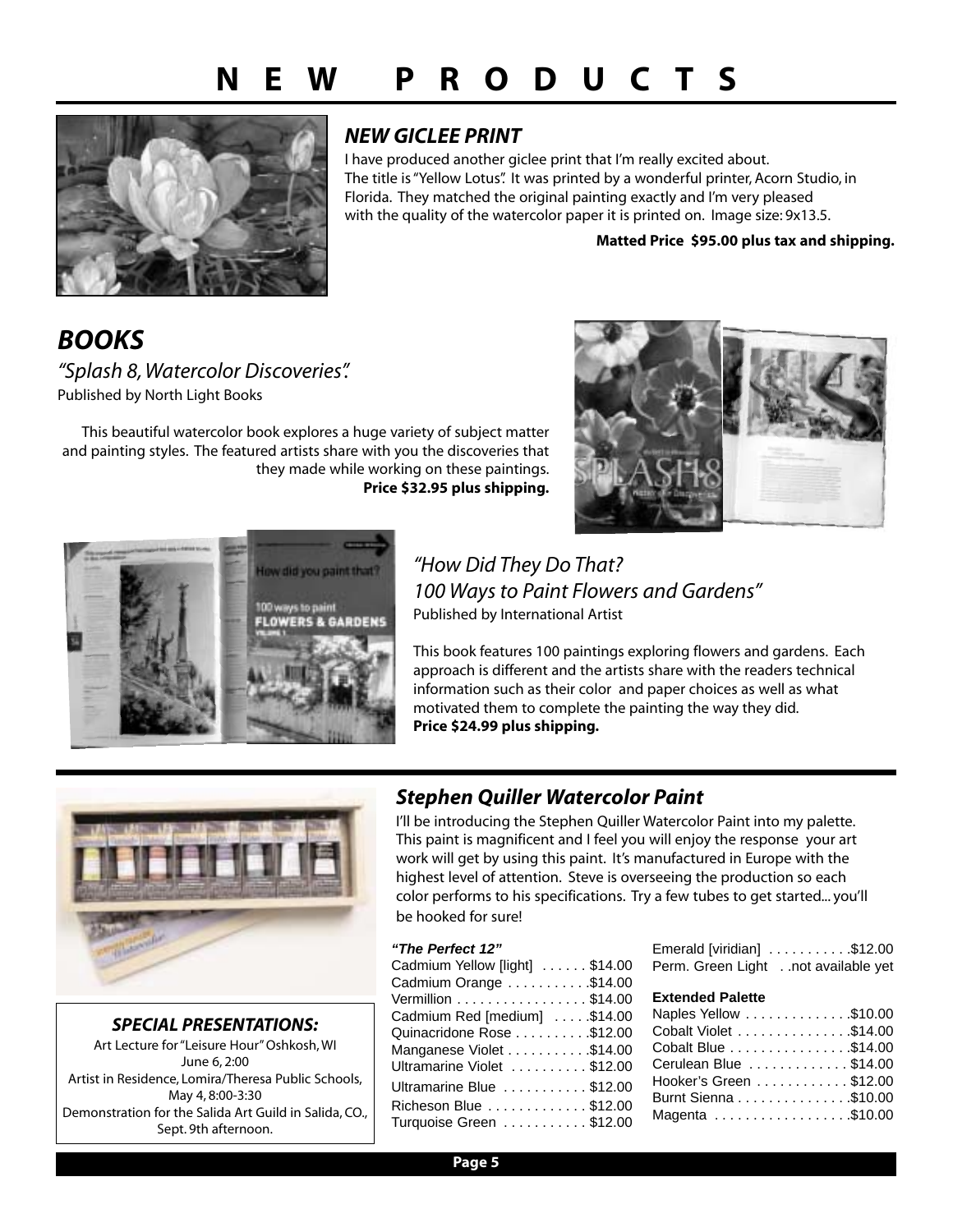

# *MAIMERI PAINT*

You will be able to purchase Maimeriblu superior grade watercolor paint directly from me. I have been providing this paint for my workshops for years and will now have it available through my website.

### **"The Perfect 12" "Extended Palette"**

- 1. Primary Yellow \$ 6.50 13. Naples Yellow \$5.00
- 2. Permanent Orange \$6.50 14. Avignon Orange \$6.50
- 3. Cad Red Light \$7.50 15. Golden Lake[quin gold] \$7.50
- 4. Sandal Red \$6.50 16. Tiziano Red[quin coral] \$6.50
- 5. Permanent Red Magenta \$5.00 17. Faienza Blue \$6.50
- 6. Garnet Lake \$6.50 18. Dragon's Blood-\$5.00
- 7. Permanent Violet Bluish \$5.00 19. Cobalt Violet-\$10.00
- 8. Ultramarine Blue Deep \$5.00 20. Cerulean Blue-\$10.00
- 9. Primary Blue \$5.00 21. Indigo-\$5.00
- 10. Green Blue \$5.00 22. Cobalt Blue-\$10.00
- 11. Cupric Green Deep \$5.00 23. Hookers Green-\$5.00
- 12. Permanent Green Light \$5.00 24. Sap Green-\$5.00
- 
- 
- 

**Please note e-mail address change. Please send all e-mails to joyemoon@northnet.net.**

- 
- 
- 
- 
- 
- 
- 
- 

# *2005 Scholarship Winner*

Adriennne Gruber received the 2005 Joye Moon Art Scholarship. Adrienne is a student at Seton Elementary School at St. Vincent's in Oshkosh, WI

Adrienne used the scholarship to attend the University of Wisconsin-Oshkosh's Goal Program for 2 weeks in June, 2005. Congratulations, Adrienne........ I hope you enjoyed your creative experience!



# *Photo album from La Romita*

21 artist/adventurers had the best time in Italy this past April/May,

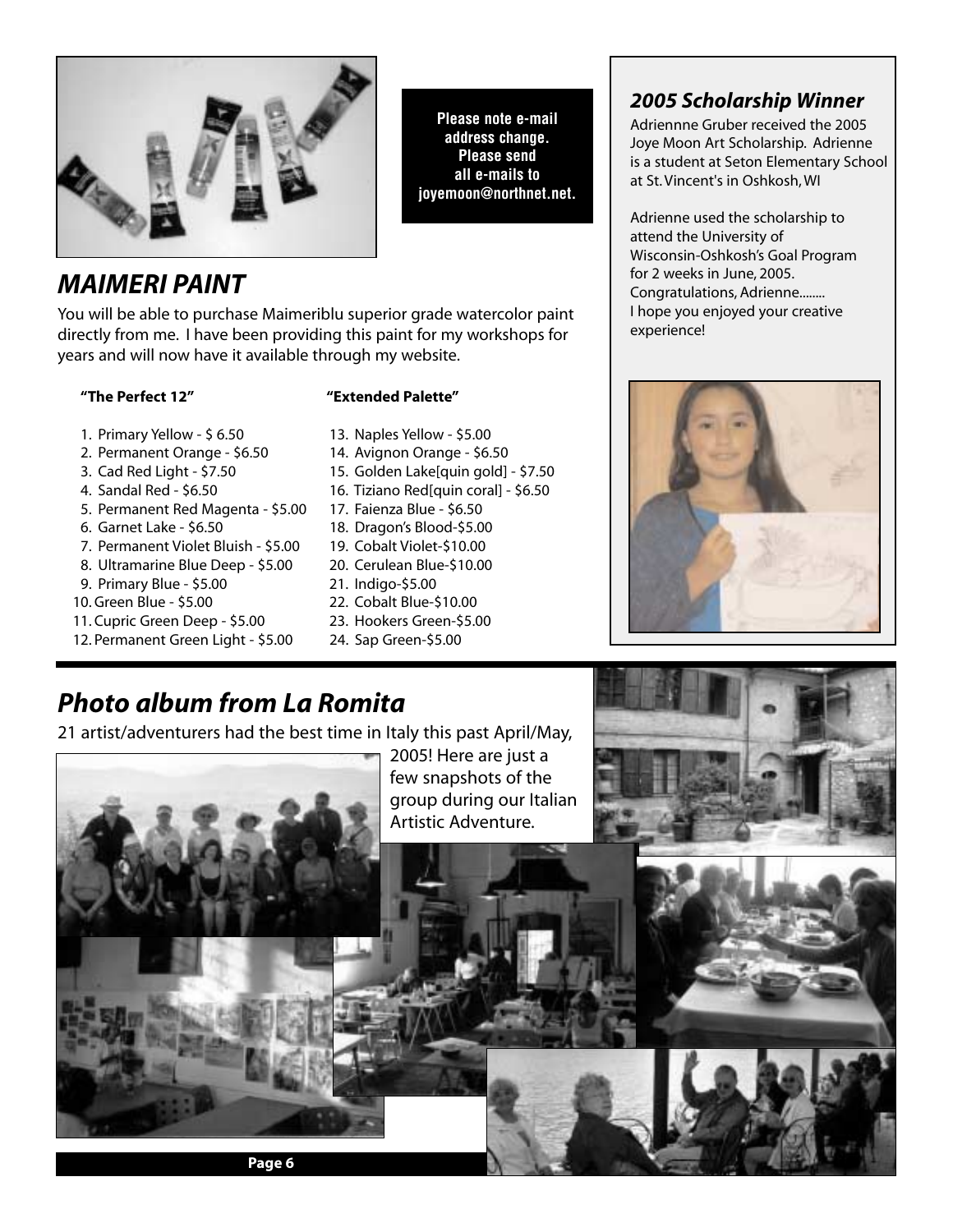# *2006 Workshop Details*

# *Florida 2006*

I will be conducting 4 watercolor workshops throughout Florida starting in February and into March. I hope you can join me for one of these workshops. Either contact me for more information or call directly to the workshop nearest you.

### **Feb. 22,23&24**

Highlands Art League. Sebring, FL. 863-385-5312

This workshop will consist of 3 diverse projects. I will present a new project each day that will consist of new methods and techniques. Individual attention will be given to each student and I will present many demonstrations during each day.

### **Feb. 28**

Anna Maria Island Art League, Holmes Beach, FL. 941-778-2099

This one day workshop will focus on your creative spirit. New methods and techniques will be explored using a floral composition. Unleash your power with watercolor.

#### **March 2 & 3**

Creative Artist Guild, Studio 1212, Clearwater, FL. Contact Mary at 727-458-8120

This 2 day workshop will deal with new methods and techniques on 2 separate projects. This fast paced workshop will explore florals and landscapes in creative new ways. Individual attention will be given to each student.

#### **March 11,12,13 & 14**

Brevard Watercolor Society, Melbourne, FL. Contact 321-259-3635 March 11, Saturday - 1:00, Demonstration March 12-14, Workshop.

A new project will be presented each day with individual attention given to each participant. New methods and techniques will be taught and a variety of subject matter will be explored.

### **April 1&2**

West Bend Art Museum, West Bend, WI. Contact Deb at 262-334-9638

This 2 day workshop will consist of 2 diverse projects. We will begin with a negative leaf project that will include ink drawing methods. The second project will deal with crashing waves, rocks and sky typical of the Maine coast.

**April 13,20, May 4,11** Time: 6:00 - 8:00 Richeson School of Art & Gallery, Kimberly, WI Contact Terry at 920-738-0744 or 800-233-2404

#### *"Exploration of NEW Materials and Design"*

*This 4 week program,"Exploring NEW Materials and Design" will be held on Monday nights at the State of the Art' studio at the Richeson School of Art & Gallery. I will present a new watercolor project each week while incorporating materials such as Casein, Pastel, Paint Sticks, Watercolor Canvas, Clay Board and many other surprise mediums.*

Cedarhurst Art Center, Mt. Vernon, IL 618-244-6130 This 3 day workshop will explore new studio methods and materials. There will be a new project presented each day with a kind yet informative critique at the end of each session. I'm happy to be invited back for the third time.......what a fun group!

#### **May 16,17,18 & 19**

Racine Art Center, Racine, WI 262-636-9177

This intense 4 day workshop will deal with portrait painting. You will learn how to transfer either your drawing or photograph onto a full sheet of watercolor paper. You will work on only one composition for the entire 4 day class, producing a major painting. This is a one time offering. The figure class will **NEVER** be offered again!

#### **June 18 - July 2 or 5th**

"Exploring England" A Group Trip to England Contact Joye at 920-235-4429

Join me for this 2 week adventure into the heart of England. We will explore the historic and beautiful Cotswold area as well as the diverse northern Lake District. We will tour world famous gardens, visit artists and authors home, boat ride on Lake Coniston and even visit the Wedgewood Pottery factory and see watercolor hand produced at the St. Cuthberts Mill.

We have chosen top quality hotels and our English guide, Liz, has helped me organize a trip to remember! Please contact me ASAP if you would like a brochure!

#### **Aug. 29- 30**

Weehawken Creative Arts, Ouray, CO 970-325-4005

I've been invited to be the featured artist during the Ouray Arts Festival in August. I'll present a one woman exhibit while in Ouray. I'm honored to be there guest artist! The 2 day workshop will be divided into a one day figure class using a model and the second day will deal with creative landscape."One Woman Exhibit" August 28 - 31.

### **Sept. 5,6,7 & 8**

Pagosa Springs Arts Council, Pagosa Springs, CO Contact PSAC at 970-264-5020

I'm so happy to be asked back for the fourth time to teach another 4 day workshop! This is such a beautiful part of Colorado. We will explore new techniques each day with new projects. If you have taken my workshop before you can be assured that all NEW projects will be presented! If weather permits and if the group is interested in painting outdoors, we will modify the class one day to accommodate painting on location IF the students so choose!

#### **Sept. 9**

Salida Art Association, Salida, CO.

I will conduct an afternoon watercolor demonstration. I'm looking forward to meeting this group and was excited to be invited to demo while on my way home from Colorado. Glad to fit them in!

### **Oct. 7-13**

Watercolor Society of Houston - Houston, TX Contact Martin at 713-942-9966

Oct. 7, Jury the Annual Members Exhibit

Oct. 8, Demonstration for the Watercolor Society

Oct. 9-13, Workshop.

This 5 day workshop will consist of studio exploration of new methods and techniques as well as new materials. A new project will be presented each day with color theory, composition and